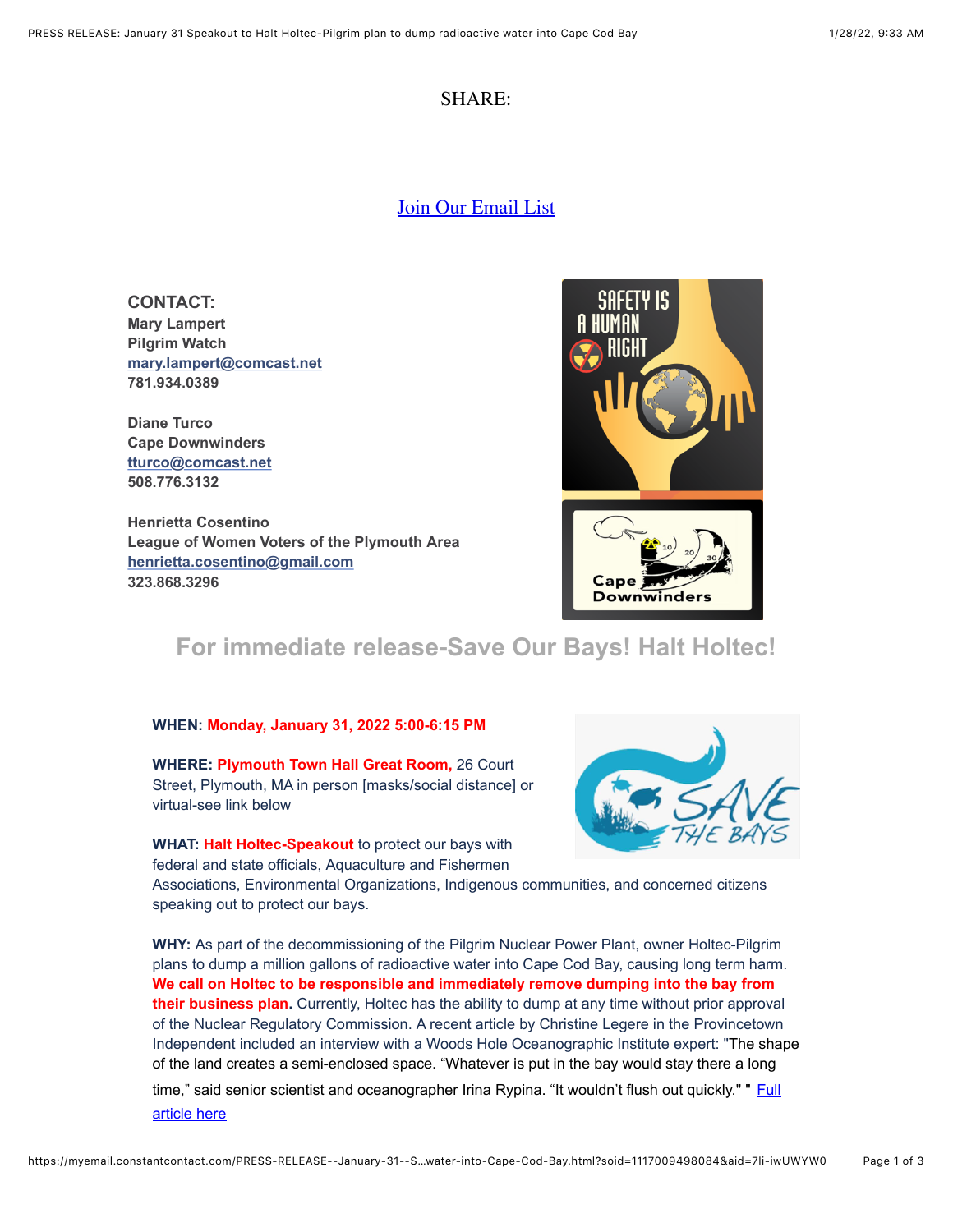**Mary Lampert**, **Director of Pilgrim Watch:** "Experience makes clear that Holtec will take the cheap route – and dump the radioactive water into our protected Ocean Sanctuaries. The NRC allows it, that does not make it safe; Holtec has been clear that it will do anything that the NRC allows. The economic harm that dumping this radioactive water into Cape Cod Bay cannot be over-stated. Holtec's plan to dump the radioactive water will destroy a multi-million dollar shellfish, aquaculture, and fishing industry. It will have similar serious impacts on many boat and marine industries, to say nothing of tourism and our beaches, on which the livelihoods of our towns depend. Holtec has another safer option-ship offsite to a licensed facility- like NorthStar is doing at Vermont Yankee instead of dumping into the Connecticut River"

**Diane Turco, Director of Cape Downwinders**: "The people now realize the irreparable damage Holtec plans to create. What we have here is a corporation trying to protect its bottom line and a community trying to protect the health of our families, the livelihoods of our coastal communities, and the habitat of marine life. Dumping must be immediately removed from the Holtec plan."

**Mark DeCristoforo of the Massachusetts Seafood Collaborative:** "The Massachusetts Seafood Collaborative, as representative of the interests of the seafood industry, vehemently opposes the dumping of even one drop of radioactive water into Cape Cod Bay. That an act of such profound environmental vandalism is not already prohibited by the Nuclear Regulatory Commission proves how important grassroots action is in the fight to defeat it.

We must not let the failures of past technologies, and the failure of our regulatory agencies destroy our marine environment."

[Full text here](https://files.constantcontact.com/4ef44f21401/649de2c2-e132-4087-96fe-a05e1dee63bf.pdf)

**Melissa Harding Ferretti**, Chairwoman of the Herring Pond Wampanoag Tribe:

"WATER IS LIFE! Indigenous people and tribal communities throughout North America remain on the frontline of efforts to oppose projects that will be destructive to the natural world – our Mother Earth. We know that we have an inherent responsibility to protect our world that is rooted in an enduring connection to the land, water, and wildlife." **[Full text here](https://files.constantcontact.com/4ef44f21401/119bd6ac-a6e8-4dde-8b2b-00e4380615dc.pdf)** 

**John Pappalaerdo, CEO, Cape Cod Fishermen's Alliance:** In particular, we believe that a proposal from Holtec International, responsible for decommissioning the Pilgrim Nuclear Power Plant in Plymouth, to discharge into Massachusetts Bay is a serious breach of public trust and environmental stewardship, with potential for wholesale economic harm as well. Holtec has no right to use our Commonwealth's marine environment as their dumping ground. While the company says there will be no environmental or health impacts, their proposal invokes a strategy that has been discredited time and again: The solution to pollution is not dilution. [Full text here](https://capecodfishermen.org/item/overthebar-0127?category_id=9)

**Henrietta Cosentino, League of Women Voters**: "The League of Women Voters is dedicated to sustaining the health of our environment. The federal government have failed us because the NRC is corrupted and serves corporate interests instead of the citizens it is supposed to protect. That's why we must demand that state exercise the authority it has to halt Holtec's monstrous plan to contaminate our Bay, which is our lifeblood".

**Stephan T. Cole, Executive Director of The Plymouth Foundation:** "At a time when we are trying to recover from the impacts of a 2 year pandemic, it is unconscionable that our harbor will be treated like a dumping ground. This will irreparably alter our reputation as a tourist destination and it will inhibit our economic potential. Tourism is the bedrock of our economy and growing the Marine Tech and Trade industries will position Plymouth to be competitive. I'm left wondering what our options are if this material is released into our harbor."